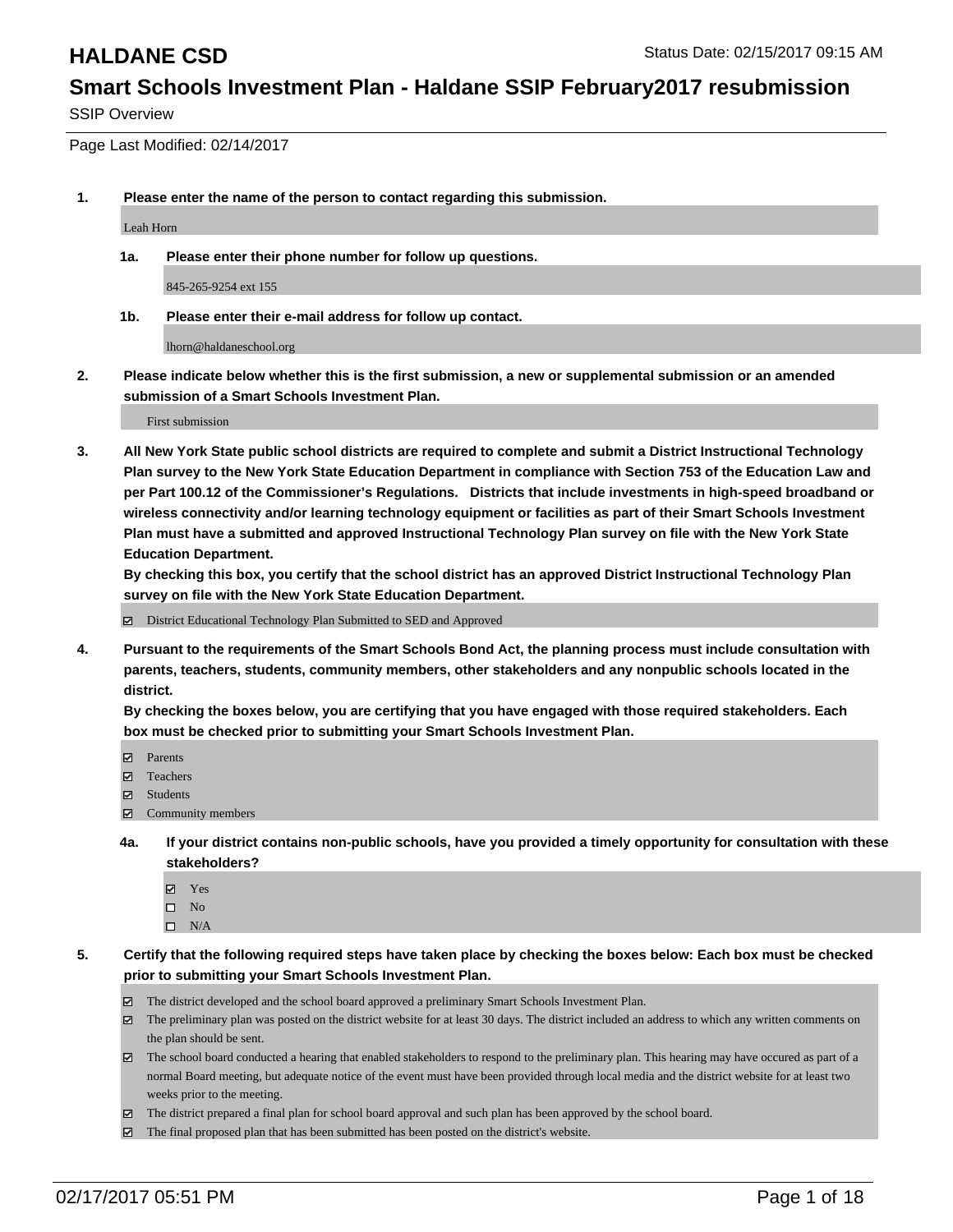SSIP Overview

Page Last Modified: 02/14/2017

**5a. Please upload the proposed Smart Schools Investment Plan (SSIP) that was posted on the district's website, along with any supporting materials. Note that this should be different than your recently submitted Educational Technology Survey. The Final SSIP, as approved by the School Board, should also be posted on the website and remain there during the course of the projects contained therein.**

HCSD SSIP - Google Docs.pdf

**5b. Enter the webpage address where the final Smart Schools Investment Plan is posted. The Plan should remain posted for the life of the included projects.**

www.haldaneschool.org

**6. Please enter an estimate of the total number of students and staff that will benefit from this Smart Schools Investment Plan based on the cumulative projects submitted to date.**

1,200

- **7. An LEA/School District may partner with one or more other LEA/School Districts to form a consortium to pool Smart Schools Bond Act funds for a project that meets all other Smart School Bond Act requirements. Each school district participating in the consortium will need to file an approved Smart Schools Investment Plan for the project and submit a signed Memorandum of Understanding that sets forth the details of the consortium including the roles of each respective district.**
	- $\Box$  The district plans to participate in a consortium to partner with other school district(s) to implement a Smart Schools project.
- **8. Please enter the name and 6-digit SED Code for each LEA/School District participating in the Consortium.**

| <b>Partner LEA/District</b> | <b>ISED BEDS Code</b> |
|-----------------------------|-----------------------|
| (No Response)               | (No Response)         |

**9. Please upload a signed Memorandum of Understanding with all of the participating Consortium partners.**

(No Response)

**10. Your district's Smart Schools Bond Act Allocation is:**

\$248,055

**11. Enter the budget sub-allocations by category that you are submitting for approval at this time. If you are not budgeting SSBA funds for a category, please enter 0 (zero.) If the value entered is \$0, you will not be required to complete that survey question.**

|                                       | Sub-        |
|---------------------------------------|-------------|
|                                       | Allocations |
| School Connectivity                   | 218,055     |
| Connectivity Projects for Communities | 0           |
| <b>Classroom Technology</b>           | 30,000      |
| Pre-Kindergarten Classrooms           |             |
| Replace Transportable Classrooms      |             |
| High-Tech Security Features           | 0           |
| Totals:                               | 248,055     |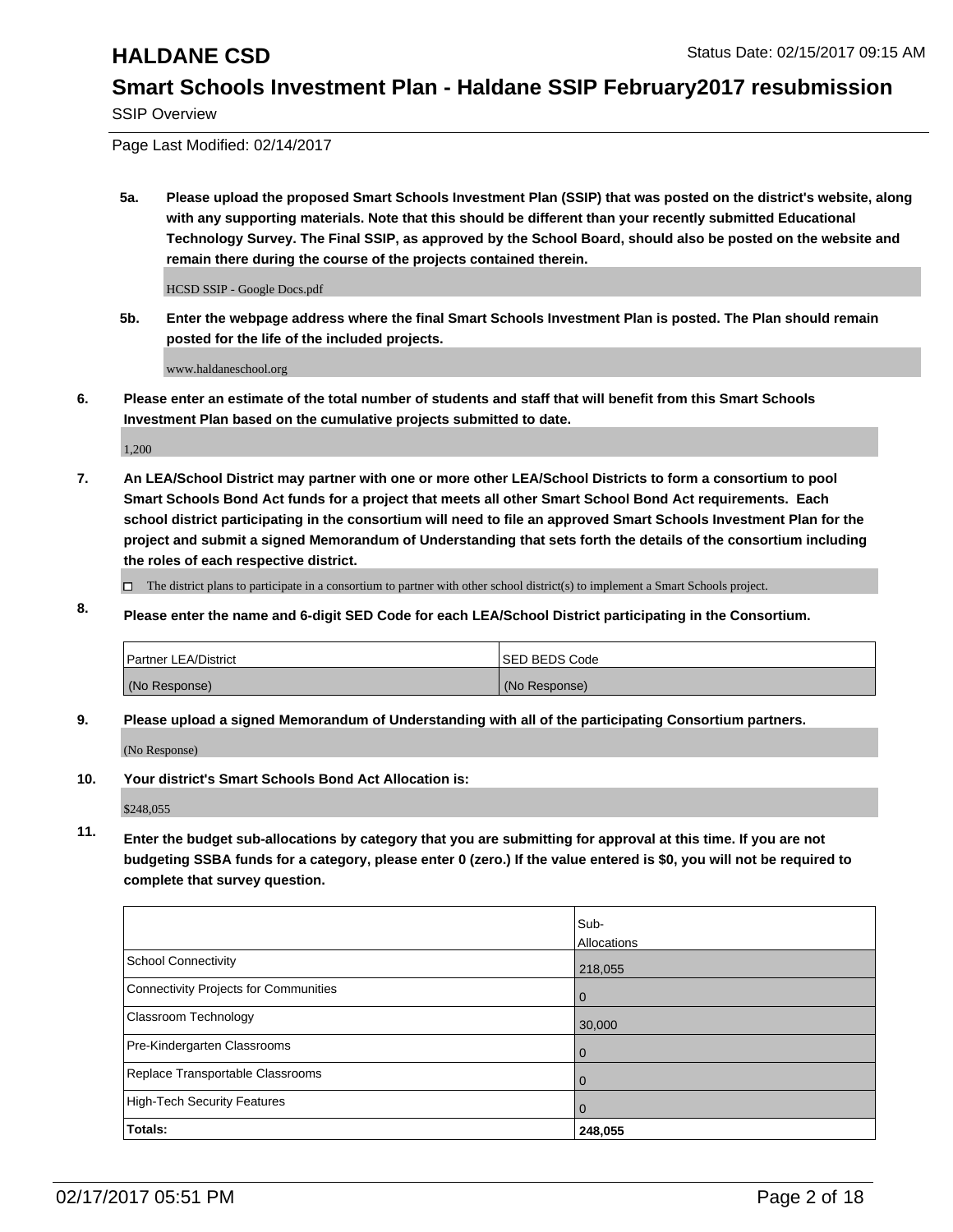School Connectivity

Page Last Modified: 02/06/2017

- **1. In order for students and faculty to receive the maximum benefit from the technology made available under the Smart Schools Bond Act, their school buildings must possess sufficient connectivity infrastructure to ensure that devices can be used during the school day. Smart Schools Investment Plans must demonstrate that:**
	- **sufficient infrastructure that meets the Federal Communications Commission's 100 Mbps per 1,000 students standard currently exists in the buildings where new devices will be deployed, or**
	- **is a planned use of a portion of Smart Schools Bond Act funds, or**
	- **is under development through another funding source.**

**Smart Schools Bond Act funds used for technology infrastructure or classroom technology investments must increase the number of school buildings that meet or exceed the minimum speed standard of 100 Mbps per 1,000 students and staff within 12 months. This standard may be met on either a contracted 24/7 firm service or a "burstable" capability. If the standard is met under the burstable criteria, it must be:**

**1. Specifically codified in a service contract with a provider, and**

**2. Guaranteed to be available to all students and devices as needed, particularly during periods of high demand, such as computer-based testing (CBT) periods.**

**Please describe how your district already meets or is planning to meet this standard within 12 months of plan submission.**

Haldane's current Internet Service Provider is Lightpath. They supply us with a bandwidth of 150 Mbps.Currently Haldane has just under 900 students. We are in compliance of the required 100Mbps/1000 students.

- **1a. If a district believes that it will be impossible to meet this standard within 12 months, it may apply for a waiver of this requirement, as described on the Smart Schools website. The waiver must be filed and approved by SED prior to submitting this survey.**
	- By checking this box, you are certifying that the school district has an approved waiver of this requirement on file with the New York State Education Department.

### **2. Connectivity Speed Calculator (Required)**

|                         | Number of<br><b>Students</b> | Multiply by<br>100 Kbps | Divide by 1000 Current Speed<br>to Convert to<br>Required<br>Speed in Mb | lin Mb | Expected<br>Speed to be<br>Attained Within   Required<br>12 Months | Expected Date<br>When<br>Speed Will be<br><b>Met</b> |
|-------------------------|------------------------------|-------------------------|--------------------------------------------------------------------------|--------|--------------------------------------------------------------------|------------------------------------------------------|
| <b>Calculated Speed</b> | 864                          | 86.400                  | 86.4                                                                     | 150    | 150                                                                | Expectations<br>met as of<br>8/1/2016                |

### **3. Describe how you intend to use Smart Schools Bond Act funds for high-speed broadband and/or wireless connectivity projects in school buildings.**

Currently the HCSD has 50 Meru Access points throughout the campus. In order to support more devices as well as a computer based testing environment, our school needs to purchase upgraded access points for the classrooms and common areas that do not have good wireless coverage.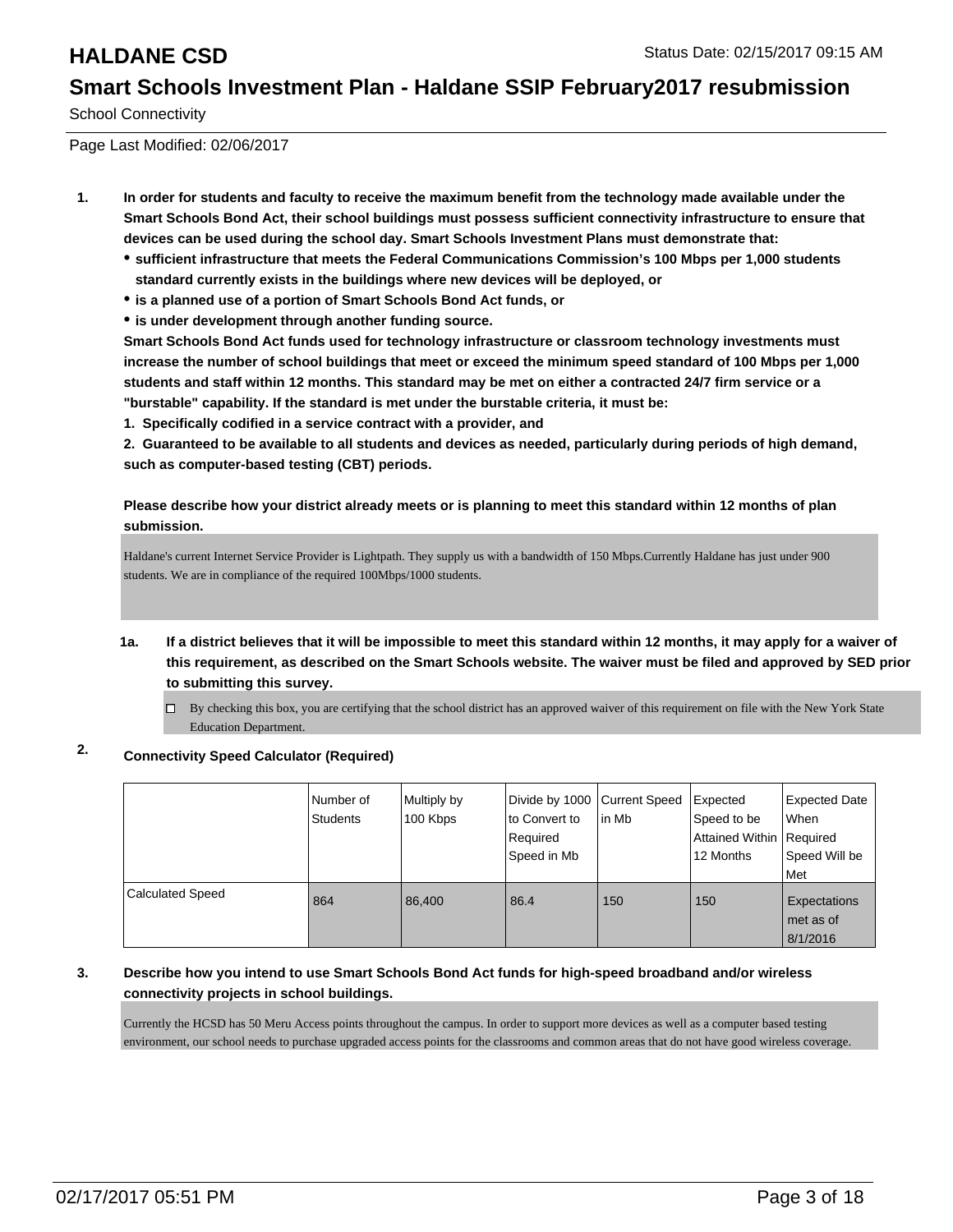School Connectivity

Page Last Modified: 02/06/2017

**4. Describe the linkage between the district's District Instructional Technology Plan and the proposed projects. (There should be a link between your response to this question and your response to Question 1 in Part E. Curriculum and Instruction "What are the district's plans to use digital connectivity and technology to improve teaching and learning?)**

The Haldane Technology plan states that the 21st-Century school must be technology-ready. It must incorporate technology as a learning tool into the instructional program. It must use technology to enhance planning, keep records, ensure accountability, and analyze data for continuous improvement efforts. In order to support technology in the classroom it is vital that our infrastructure is up to date and designed to operate at it's highest potential. In order to ensure this, the HCSD's infrastructure needs to be updated. Many of our servers are out of date and no longer have any room for virtualization or storage. Using our SSBA funds, Erate funds and local school budget funds, we have designed an infrastructure overhaul that includes new servers, switches, UPS's and environmental monitoring systems that will provide us with an infrastructure that will support us for the next ten years. This infrastructure will be sustainable because of annual purchases that will keep it's components up to date.

**5. If the district wishes to have students and staff access the Internet from wireless devices within the school building, or in close proximity to it, it must first ensure that it has a robust Wi-Fi network in place that has sufficient bandwidth to meet user demand.**

### **Please describe how you have quantified this demand and how you plan to meet this demand.**

As of August of 2016 our bandwidth will be 150 Mbps through Lightpath. In August we will also be purchasing Cablevision Internet Services as a secondary internet source with a bandwidth of 101 Mbps. We currently have 50 Meru Access points throughout our small K-12 campus. We will be purchasing upgraded access points to replace the current equipment in order to expand our capacity and extend wi-fi access. Each current access point can support approximately 30 devices. Our class sizes range from 17-23 students. Upgraded access points will provide K-12 classrooms with a more robust wi-fi.

**6. As indicated on Page 5 of the guidance, the Office of Facilities Planning will have to conduct a preliminary review of all capital projects, including connectivity projects.**

**Please indicate on a separate row each project number given to you by the Office of Facilities Planning.**

| Project Number        |  |
|-----------------------|--|
| 48-04-01-04-7-999-BA1 |  |

**7. Certain high-tech security and connectivity infrastructure projects may be eligible for an expedited review process as determined by the Office of Facilities Planning.**

### **Was your project deemed eligible for streamlined review?**

Yes

- **7a. Districts that choose the Streamlined Review Process will be required to certify that they have reviewed all installations with their licensed architect or engineer of record and provide that person's name and license number. The licensed professional must review the products and proposed method of installation prior to implementation and review the work during and after completion in order to affirm that the work was codecompliant, if requested.**
	- I certify that I have reviewed all installations with a licensed architect or engineer of record.
- **8. Include the name and license number of the architect or engineer of record.**

| <i>Name</i>   | License Number |
|---------------|----------------|
| John D'Angelo | 22145          |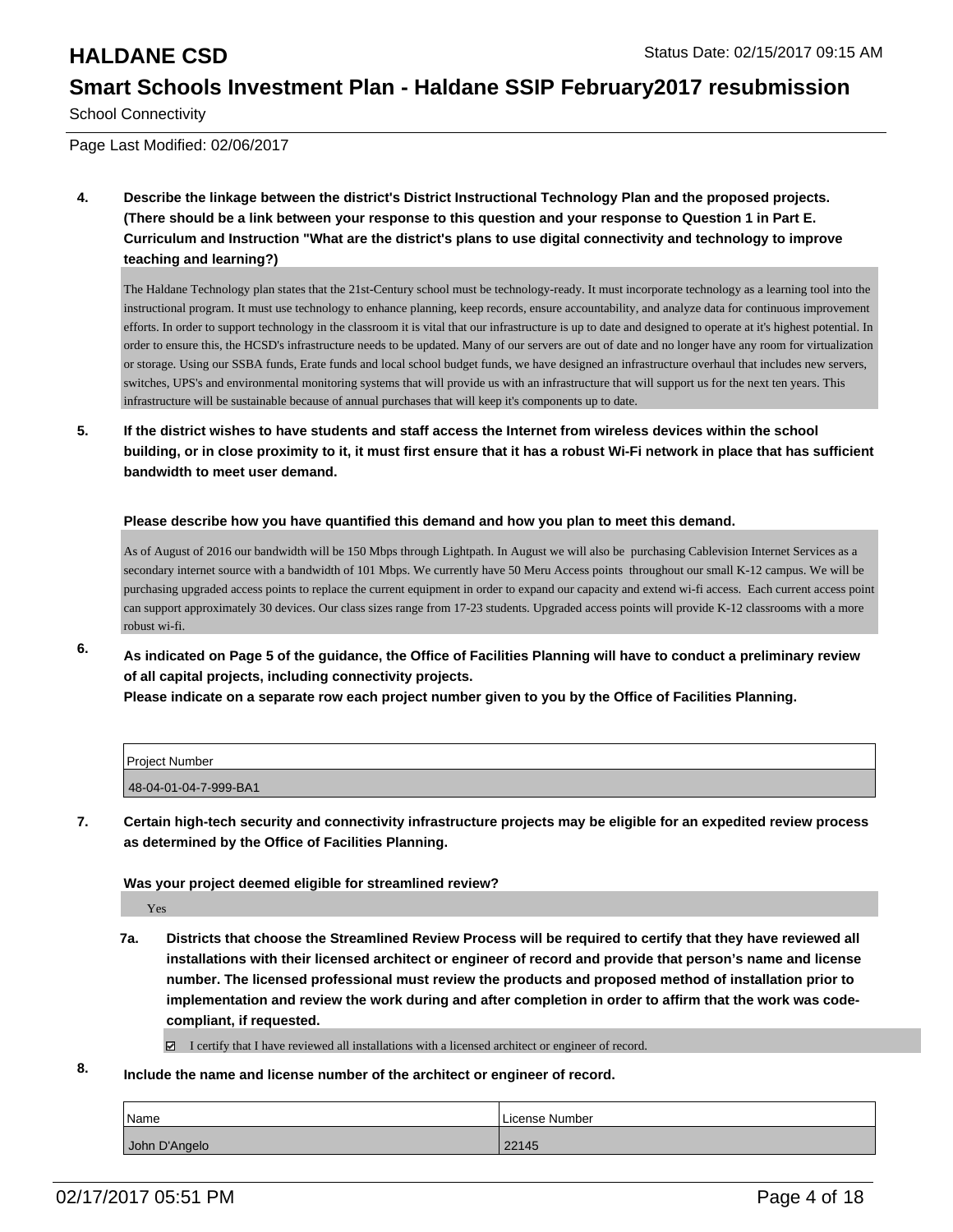School Connectivity

Page Last Modified: 02/06/2017

**9. If you are submitting an allocation for School Connectivity complete this table. Note that the calculated Total at the bottom of the table must equal the Total allocation for this category that you entered in the SSIP Overview overall budget.** 

|                                            | Sub-<br>Allocation |
|--------------------------------------------|--------------------|
| Network/Access Costs                       | 180,255            |
| <b>Outside Plant Costs</b>                 | (No Response)      |
| School Internal Connections and Components | 12,800             |
| Professional Services                      | 25,000             |
| Testing                                    | (No Response)      |
| Other Upfront Costs                        | (No Response)      |
| <b>Other Costs</b>                         | (No Response)      |
| Totals:                                    | 218,055            |

**10. Please detail the type, quantity, per unit cost and total cost of the eligible items under each sub-category. This is especially important for any expenditures listed under the "Other" category. All expenditures must be eligible for tax-exempt financing to be reimbursed through the SSBA. Sufficient detail must be provided so that we can verify this is the case. If you have any questions, please contact us directly through smartschools@nysed.gov. NOTE: Wireless Access Points should be included in this category, not under Classroom Educational Technology, except those that will be loaned/purchased for nonpublic schools.**

| Select the allowable expenditure | Item to be purchased         | Quantity       | Cost per Item | <b>Total Cost</b> |
|----------------------------------|------------------------------|----------------|---------------|-------------------|
| type.                            |                              |                |               |                   |
| Repeat to add another item under |                              |                |               |                   |
| each type.                       |                              |                |               |                   |
| Network/Access Costs             | <b>HP Servers</b>            | $\overline{2}$ | 10,000        | 20,000            |
| <b>Network/Access Costs</b>      | <b>SCCM Server</b>           | 1              | 9,794         | 9,794             |
| Network/Access Costs             | Domain Controller Server     |                | 6,546         | 6,546             |
| Network/Access Costs             | <b>SANS Storage</b>          | 1              | 27,000        | 27,000            |
| <b>Network/Access Costs</b>      | <b>UPS APC 1500</b>          | 10             | 500           | 5,000             |
| <b>Network/Access Costs</b>      | <b>UPS APC 2200</b>          | 5              | 869           | 4,345             |
| <b>Network/Access Costs</b>      | <b>APC Netbotz</b>           | 1              | 3,670         | 3,670             |
| Network/Access Costs             | Cisco 4500 X                 | 1              | 8,320         | 8,320             |
| Network/Access Costs             | <b>Cisco 2960 XR</b>         | 8              | 5,042         | 40,336            |
| <b>Connections/Components</b>    | <b>Cisco Stacking Module</b> | 16             | 800           | 12,800            |
| <b>Network/Access Costs</b>      | <b>Cisco Power Supply</b>    | 2              | 1,772         | 3,544             |
| <b>Network/Access Costs</b>      | APC 4 post rack              | $\overline{2}$ | 2,750         | 5,500             |
| <b>Network/Access Costs</b>      | <b>Meru Access Points</b>    | 44             | 1,050         | 46,200            |
| <b>Professional Services</b>     | Installation of new hardware | 1              | 25,000        | 25,000            |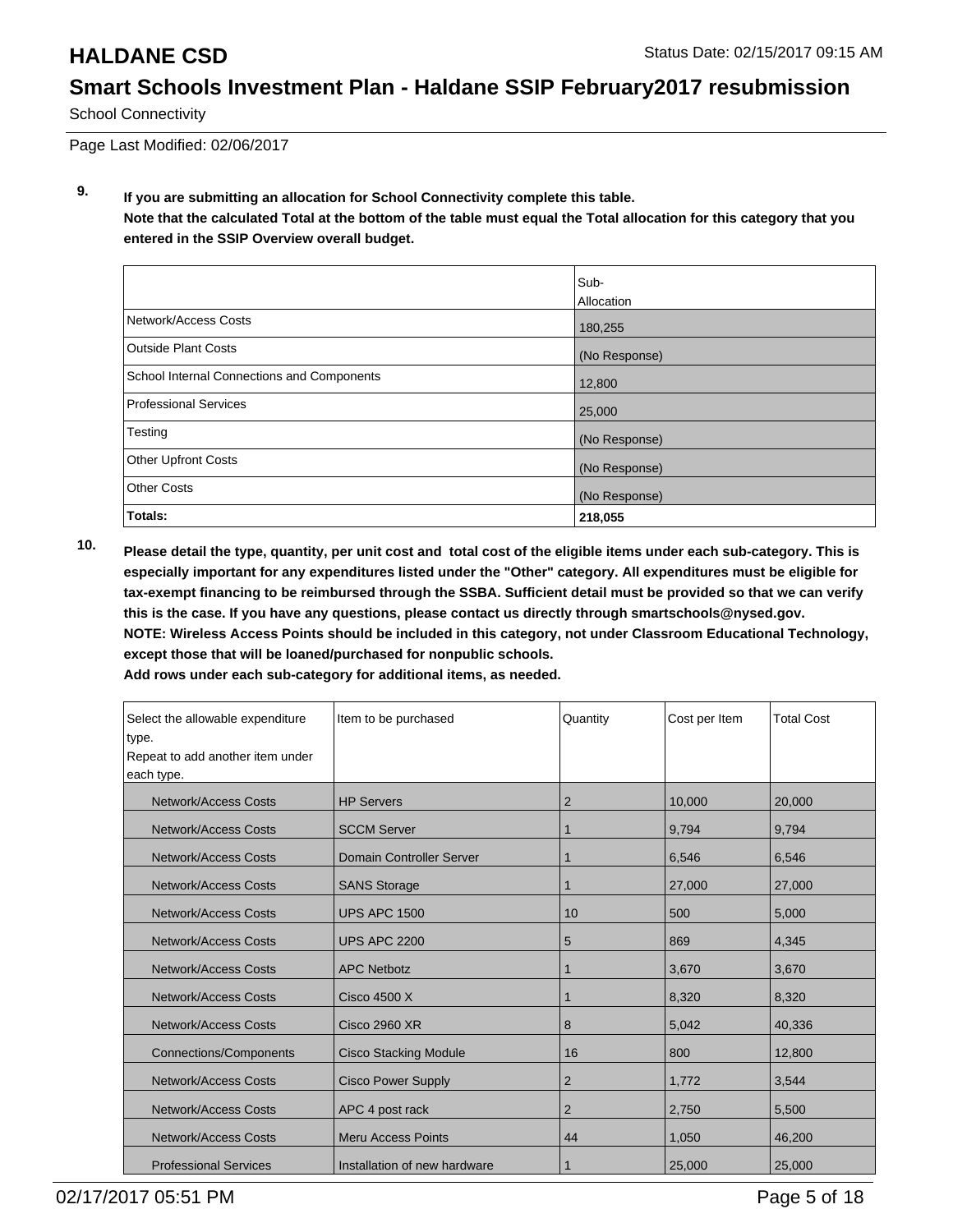Community Connectivity (Broadband and Wireless)

Page Last Modified: 02/06/2017

**1. Describe how you intend to use Smart Schools Bond Act funds for high-speed broadband and/or wireless connectivity projects in the community.**

(No Response)

**2. Please describe how the proposed project(s) will promote student achievement and increase student and/or staff access to the Internet in a manner that enhances student learning and/or instruction outside of the school day and/or school building.**

(No Response)

**3. Community connectivity projects must comply with all the necessary local building codes and regulations (building and related permits are not required prior to plan submission).**

 $\Box$  I certify that we will comply with all the necessary local building codes and regulations.

**4. Please describe the physical location of the proposed investment.**

(No Response)

**5. Please provide the initial list of partners participating in the Community Connectivity Broadband Project, along with their Federal Tax Identification (Employer Identification) number.**

| <b>Project Partners</b> | <b>IFederal ID#</b> |
|-------------------------|---------------------|
| (No Response)           | (No Response)       |

**6. If you are submitting an allocation for Community Connectivity, complete this table. Note that the calculated Total at the bottom of the table must equal the Total allocation for this category that you entered in the SSIP Overview overall budget.**

|                                    | Sub-Allocation |
|------------------------------------|----------------|
|                                    |                |
| Network/Access Costs               | (No Response)  |
| <b>Outside Plant Costs</b>         | (No Response)  |
| <b>Tower Costs</b>                 | (No Response)  |
| <b>Customer Premises Equipment</b> | (No Response)  |
| <b>Professional Services</b>       | (No Response)  |
| Testing                            | (No Response)  |
| <b>Other Upfront Costs</b>         | (No Response)  |
| <b>Other Costs</b>                 | (No Response)  |
| Totals:                            | 0              |

**7. Please detail the type, quantity, per unit cost and total cost of the eligible items under each sub-category. This is especially important for any expenditures listed under the "Other" category. All expenditures must be capital-bond eligible to be reimbursed through the SSBA. If you have any questions, please contact us directly through smartschools@nysed.gov.**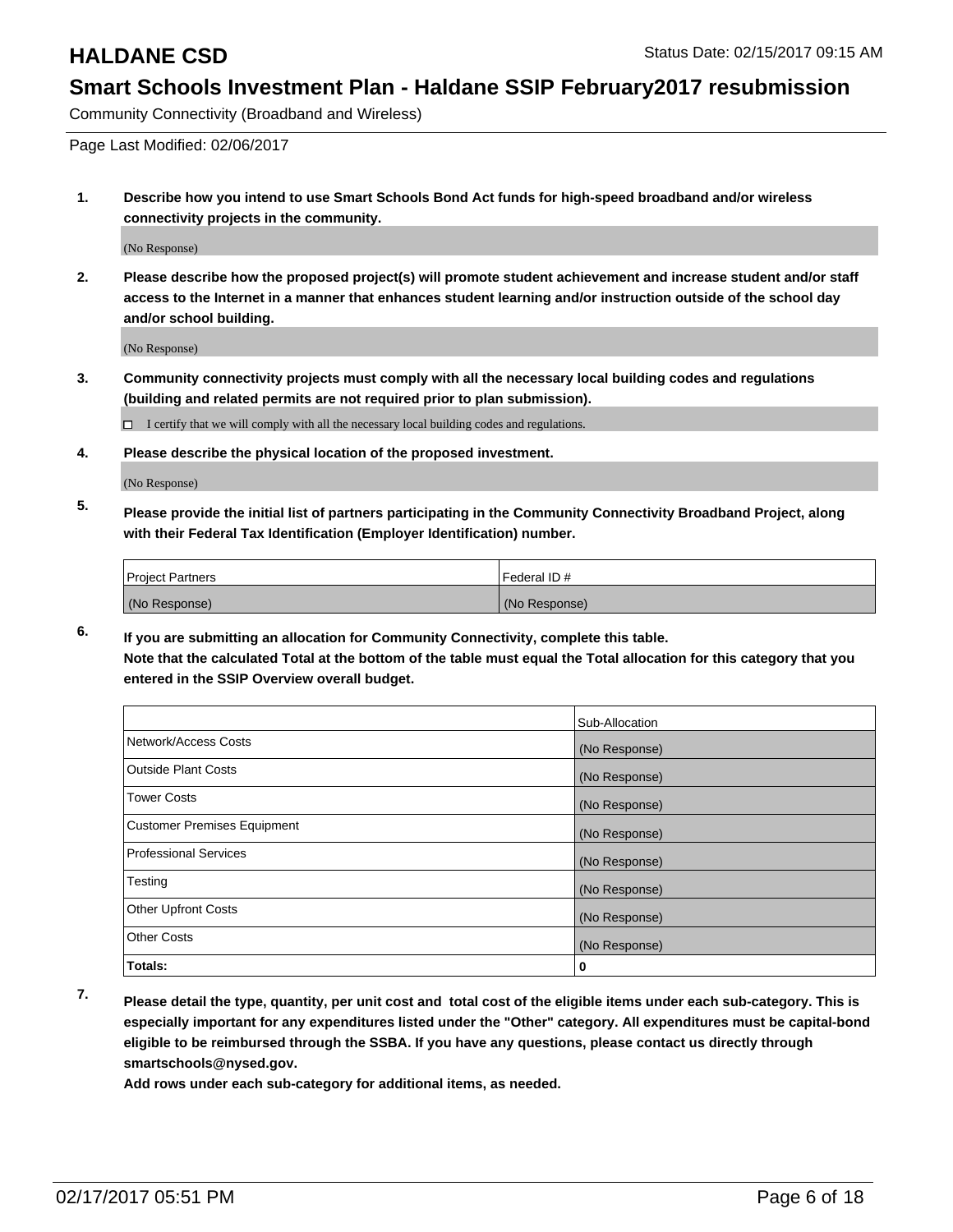Community Connectivity (Broadband and Wireless)

Page Last Modified: 02/06/2017

| Select the allowable expenditure | litem to be purchased | Quantity      | Cost per Item | <b>Total Cost</b> |
|----------------------------------|-----------------------|---------------|---------------|-------------------|
| type.                            |                       |               |               |                   |
| Repeat to add another item under |                       |               |               |                   |
| each type.                       |                       |               |               |                   |
| (No Response)                    | (No Response)         | (No Response) | (No Response) | (No Response)     |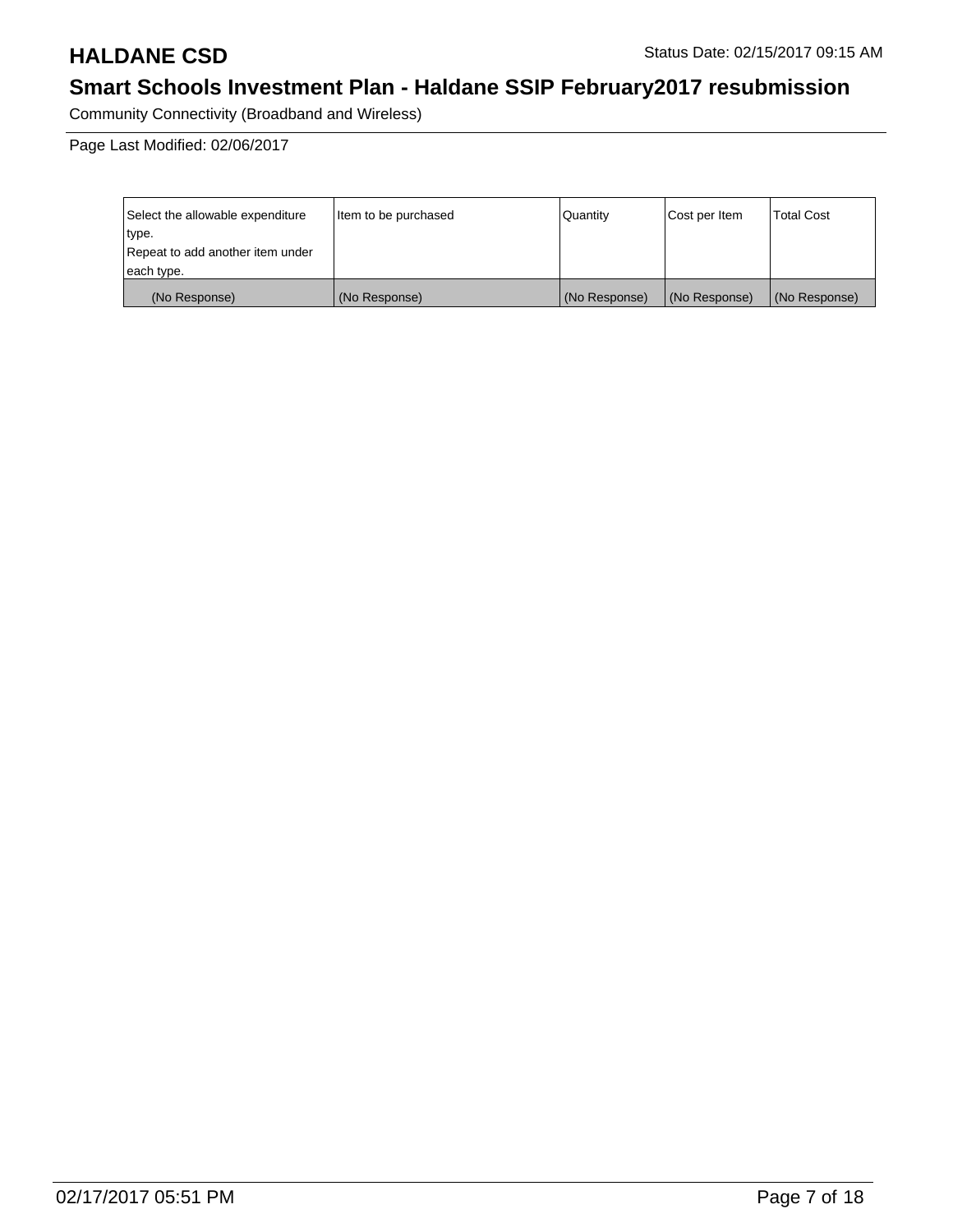Classroom Learning Technology

Page Last Modified: 02/06/2017

**1. In order for students and faculty to receive the maximum benefit from the technology made available under the Smart Schools Bond Act, their school buildings must possess sufficient connectivity infrastructure to ensure that devices can be used during the school day. Smart Schools Investment Plans must demonstrate that sufficient infrastructure that meets the Federal Communications Commission's 100 Mbps per 1,000 students standard currently exists in the buildings where new devices will be deployed, or is a planned use of a portion of Smart Schools Bond Act funds, or is under development through another funding source.**

**Smart Schools Bond Act funds used for technology infrastructure or classroom technology investments must increase the number of school buildings that meet or exceed the minimum speed standard of 100 Mbps per 1,000 students and staff within 12 months. This standard may be met on either a contracted 24/7 firm service or a "burstable" capability. If the standard is met under the burstable criteria, it must be:**

**1. Specifically codified in a service contract with a provider, and**

**2. Guaranteed to be available to all students and devices as needed, particularly during periods of high demand, such as computer-based testing (CBT) periods.**

**Please describe how your district already meets or is planning to meet this standard within 12 months of plan submission.**

Haldane currently purchases managed fiber from Lightpath with a bandwidth of up to 150 Mbps.Currently Haldane has just under 900 students. We are in compliance of the required 100Mbps/1000 students.

- **1a. If a district believes that it will be impossible to meet this standard within 12 months, it may apply for a waiver of this requirement, as described on the Smart Schools website. The waiver must be filed and approved by SED prior to submitting this survey.**
	- $\Box$  By checking this box, you are certifying that the school district has an approved waiver of this requirement on file with the New York State Education Department.

### **2. Connectivity Speed Calculator (Required)**

|                         | l Number of<br>Students | Multiply by<br>100 Kbps | Divide by 1000 Current Speed<br>to Convert to<br>Required<br>Speed in Mb | lin Mb | Expected<br>Speed to be<br>Attained Within Required<br>12 Months | <b>Expected Date</b><br>When<br>Speed Will be<br>Met |
|-------------------------|-------------------------|-------------------------|--------------------------------------------------------------------------|--------|------------------------------------------------------------------|------------------------------------------------------|
| <b>Calculated Speed</b> | 864                     | 86.400                  | 86.4                                                                     | 150    | 150                                                              | Expectations<br>met 8/1/2016                         |

**3. If the district wishes to have students and staff access the Internet from wireless devices within the school building, or in close proximity to it, it must first ensure that it has a robust Wi-Fi network in place that has sufficient bandwidth to meet user demand.**

**Please describe how you have quantified this demand and how you plan to meet this demand.**

Currently the HCSD has 50 Meru Access points throughout the campus. In order to support more devices as well as a computer based testing environment, our school needs to purchase upgraded access points for the classrooms and common areas that do not have good wireless coverage.

**4. All New York State public school districts are required to complete and submit an Instructional Technology Plan survey to the New York State Education Department in compliance with Section 753 of the Education Law and per Part 100.12 of the Commissioner's Regulations.**

**Districts that include educational technology purchases as part of their Smart Schools Investment Plan must have a submitted and approved Instructional Technology Plan survey on file with the New York State Education Department.**

By checking this box, you are certifying that the school district has an approved Instructional Technology Plan survey on file with the New York ☞ State Education Department.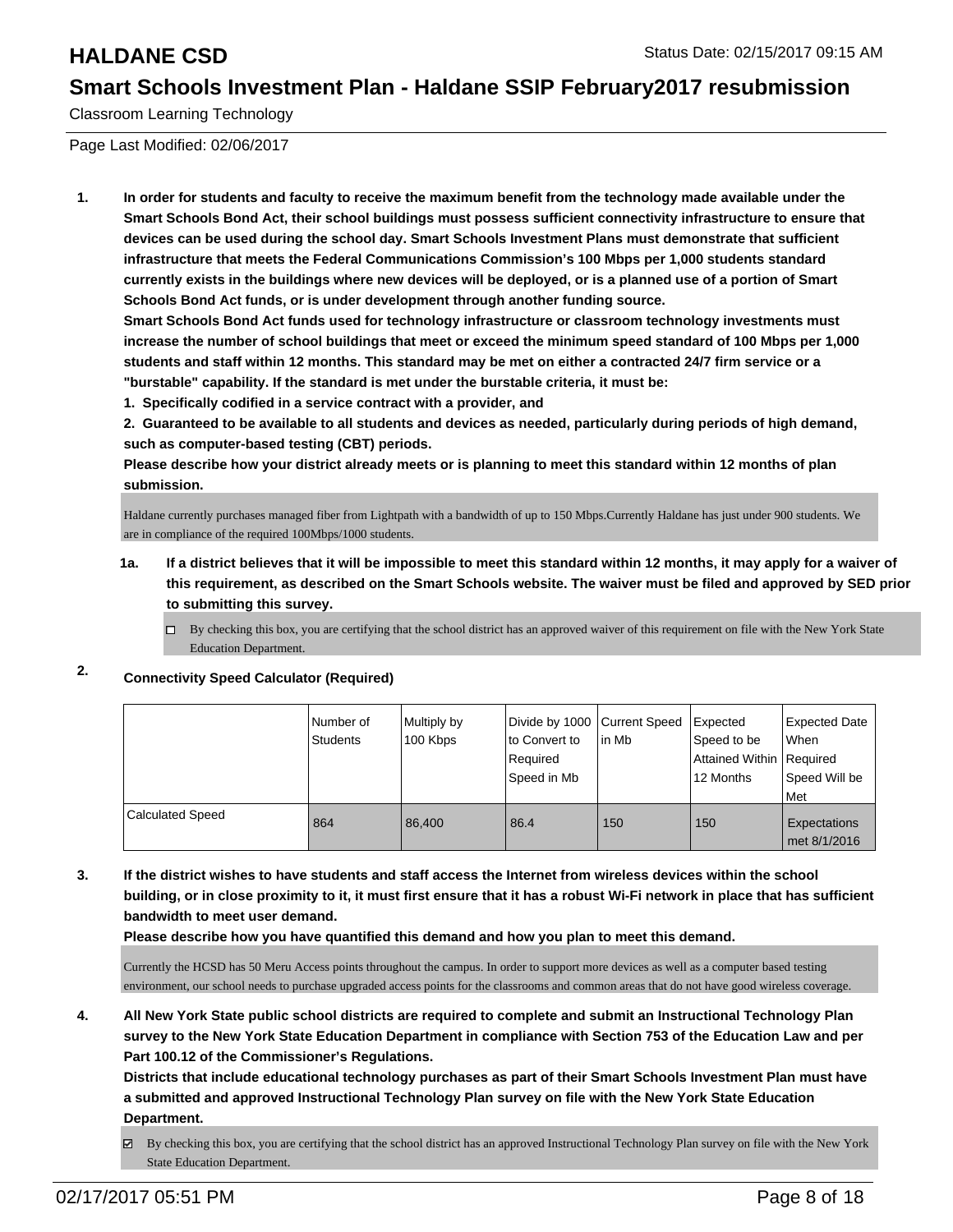Classroom Learning Technology

Page Last Modified: 02/06/2017

**5. Describe the devices you intend to purchase and their compatibility with existing or planned platforms or systems. Specifically address the adequacy of each facility's electrical, HVAC and other infrastructure necessary to install and support the operation of the planned technology.**

Currently our school has Smartboards and projectors in 95% of our classrooms. These devices are reaching an end of life and need to be replaced. Our proposal is to replace Smartboards and projectors with flat screen TV's or Interactive flat screens. These new devices will use the existing wiring that is already in place.

- **6. Describe how the proposed technology purchases will:**
	- **> enhance differentiated instruction;**
	- **> expand student learning inside and outside the classroom;**
	- **> benefit students with disabilities and English language learners; and**
	- **> contribute to the reduction of other learning gaps that have been identified within the district.**

**The expectation is that districts will place a priority on addressing the needs of students who struggle to succeed in a rigorous curriculum. Responses in this section should specifically address this concern and align with the district's Instructional Technology Plan (in particular Question 2 of E. Curriculum and Instruction: "Does the district's instructional technology plan address the needs of students with disabilities to ensure equitable access to instruction, materials and assessments?" and Question 3 of the same section: "Does the district's instructional technology plan address the provision of assistive technology specifically for students with disabilities to ensure access to and participation in the general curriculum?"**

The District must strive to integrate technology into all areas of the curriculum – math, language arts, science, social studies, art, music, physical education and special education. Technology will not necessarily replace traditional modes of instruction, but it will supplement them, offering students different approaches to learning and problem solving, and enhancing the creative process. In all cases, technology will support improved performance for all students in accordance with the New York State Learning Standards and graduation requirements. The interactive device will allow students to explore lesson content, create and deliver presentations, and play educational games. These devices have 10 points of touch enabling students to physically get out of their seats and collaborate as one class instead of working in isolation. A Special Education or ELL student can overcome communication barriers by using the display to share their classwork. Interactive devices engage students with all learning styles and facilitate differentiated instruction. Enable all students, even those who can't hold a pen, to write on and interact with content on the interactive whiteboard using the finger-touch capability.

**7. Where appropriate, describe how the proposed technology purchases will enhance ongoing communication with parents and other stakeholders and help the district facilitate technology-based regional partnerships, including distance learning and other efforts.**

Our district mission is to teach students to succeed in an ever changing global society. In order to be successful at this our classrooms need to be outfitted with innovative instructional technology that will help improve the communication between teachers and students and teachers and parents. Interactive displays will support many instructional strategies including distance learning technology. Interacrive devices help to make connections to classrooms around the world. Projects and classwork can be shared across the country or across the globe.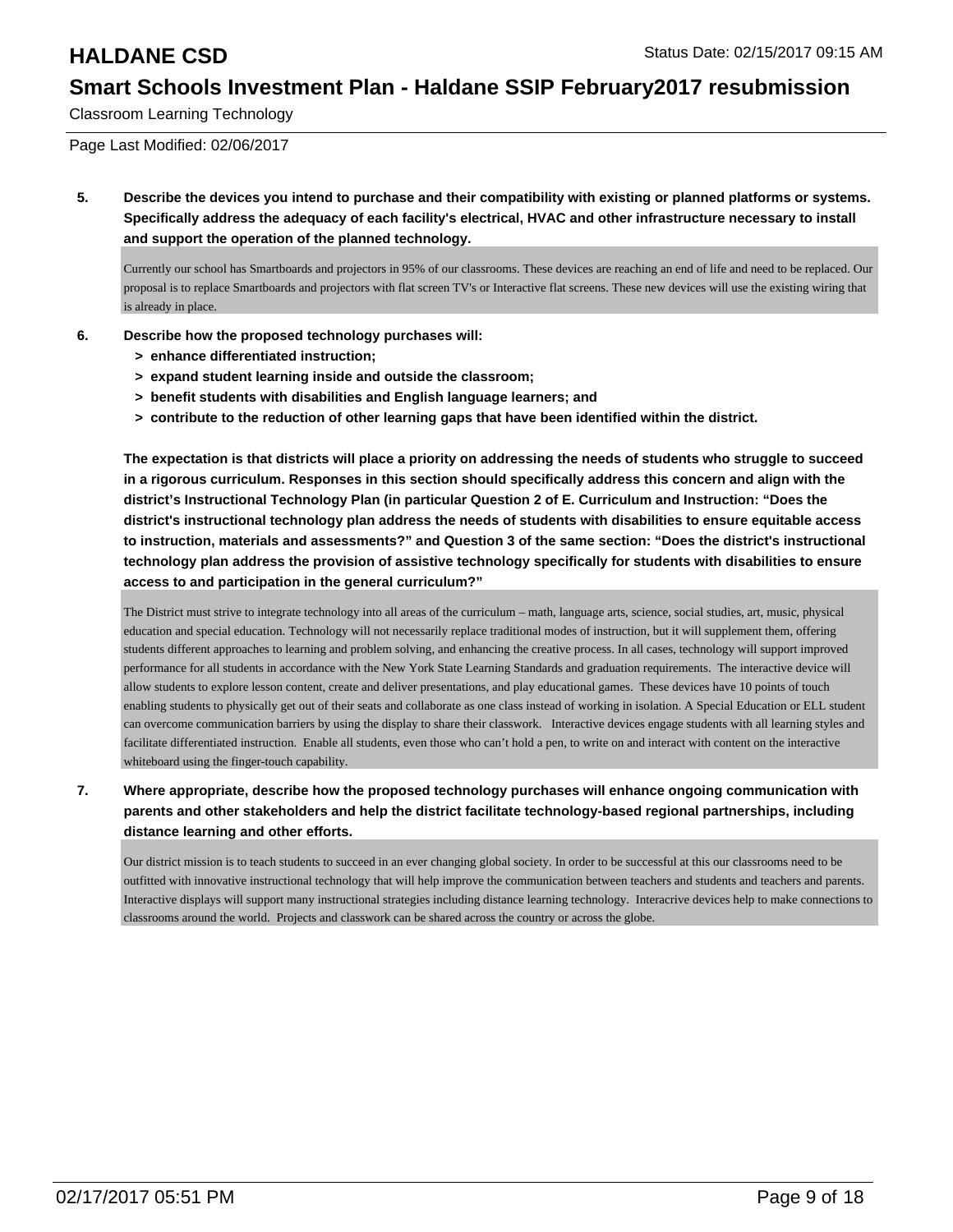Classroom Learning Technology

Page Last Modified: 02/06/2017

**8. Describe the district's plan to provide professional development to ensure that administrators, teachers and staff can employ the technology purchased to enhance instruction successfully.**

**Note: This response should be aligned and expanded upon in accordance with your district's response to Question 1 of F. Professional Development of your Instructional Technology Plan: "Please provide a summary of professional development offered to teachers and staff, for the time period covered by this plan, to support technology to enhance teaching and learning. Please include topics, audience and method of delivery within your summary."**

Since the classroom teachers are ultimately responsible for the delivery of educational programs, they must be given the skills and support required to integrate technology successfully into the curriculum. To meet this goal, the District must:

- \* Provide all staff with the necessary skills to incorporate technology effectively into their daily work
- \* Allocate sufficient resources to ensure opportunities for all staff

\* Incorporate technology and program integration training into the District Professional Development Plan. Some examples of topics include: How to Run a Virtual Field trip; How to Integrate Multimedia lessons and presentations into the Classroom; Sharing Interactive Lessons with Other Educators; Interactive Software Instruction

\* Provide teachers with opportunities to develop classroom projects that bring together interdisciplinary concepts supported by technology

- \* Use a variety of methods to deliver staff development
	- Work closely with BOCES to develop both regional and in-house training programs.
	- Encourage teachers to use ASSD (After School Staff Development) hours to attend technology workshops

- Support the School Technology Coordinators so they can provide professional development to the teachers and staff

- **9. Districts must contact the SUNY/CUNY teacher preparation program that supplies the largest number of the district's new teachers to request advice on innovative uses and best practices at the intersection of pedagogy and educational technology.**
	- $\boxtimes$  By checking this box, you certify that you have contacted the SUNY/CUNY teacher preparation program that supplies the largest number of your new teachers to request advice on these issues.

**9a. Please enter the name of the SUNY or CUNY Institution that you contacted.**

SUNY New Platz

**9b. Enter the primary Institution phone number.**

845-257-7869 ext 2572804

**9c. Enter the name of the contact person with whom you consulted and/or will be collaborating with on innovative uses of technology and best practices.**

Karen Bell

**10. A district whose Smart Schools Investment Plan proposes the purchase of technology devices and other hardware must account for nonpublic schools in the district.**

**Are there nonpublic schools within your school district?**

**Ø** Yes

 $\square$  No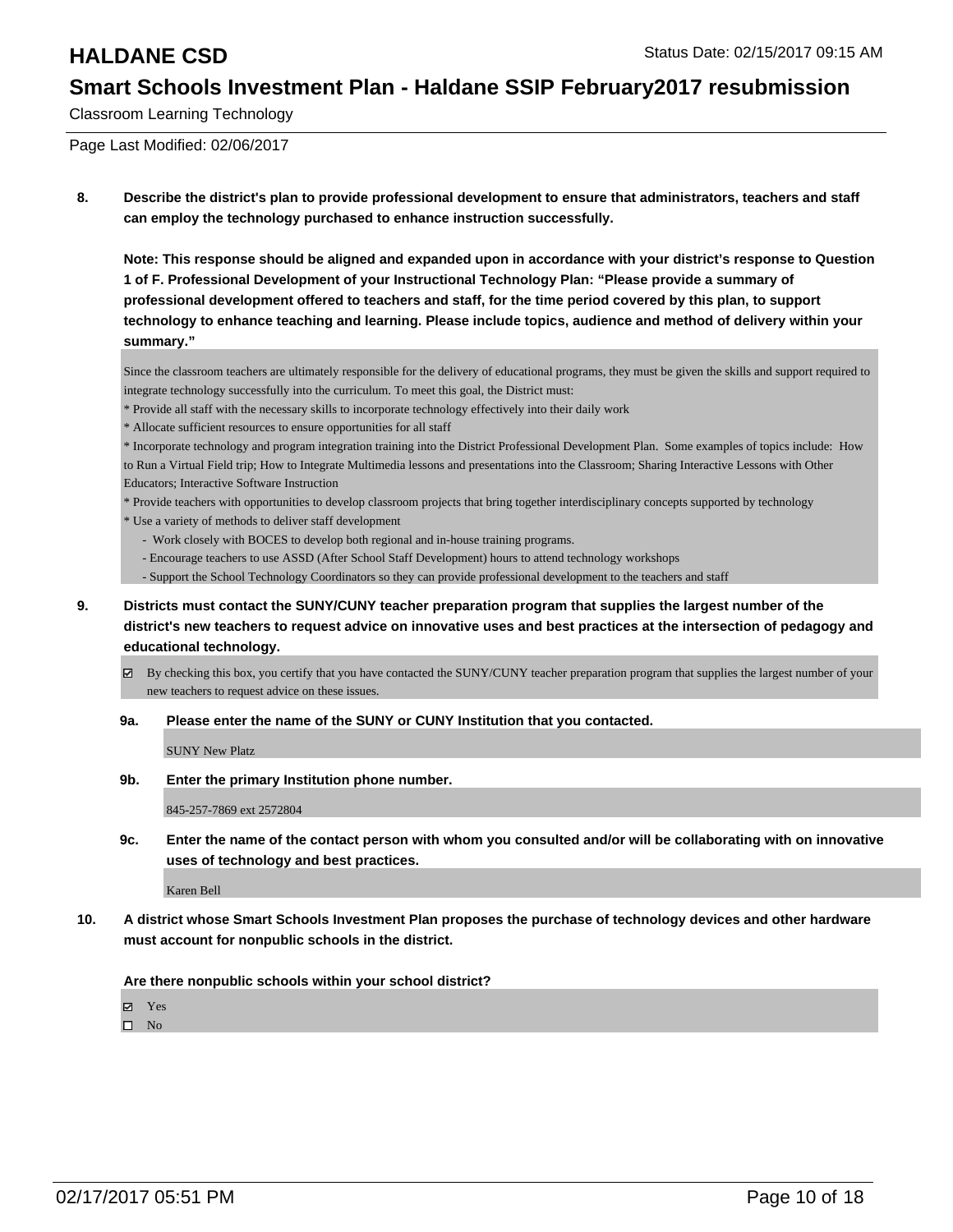Classroom Learning Technology

Page Last Modified: 02/06/2017

**10a. Describe your plan to loan purchased hardware to nonpublic schools within your district. The plan should use your district's nonpublic per-student loan amount calculated below, within the framework of the guidance. Please enter the date by which nonpublic schools must request classroom technology items. Also, specify in your response the devices that the nonpublic schools have requested, as well as in the in the Budget and the Expenditure Table at the end of the page.**

This year we met with the director of our local private school and they have asked if we could provide them with either Chromebooks or ipads. We decided that we would loan them ipads to integrate into their classroom instruction. The nonpublic school would need to request the devices by August 1st of the upcoming school year in order to assure timely delivery and setup

**10b. A final Smart Schools Investment Plan cannot be approved until school authorities have adopted regulations specifying the date by which requests from nonpublic schools for the purchase and loan of Smart Schools Bond Act classroom technology must be received by the district.**

 $\boxtimes$  By checking this box, you certify that you have such a plan and associated regulations in place that have been made public.

**11. Nonpublic Classroom Technology Loan Calculator**

**The Smart Schools Bond Act provides that any Classroom Learning Technology purchases made using Smart Schools funds shall be lent, upon request, to nonpublic schools in the district. However, no school district shall be required to loan technology in amounts greater than the total obtained and spent on technology pursuant to the Smart Schools Bond Act and the value of such loan may not exceed the total of \$250 multiplied by the nonpublic school enrollment in the base year at the time of enactment.**

**See:**

**http://www.p12.nysed.gov/mgtserv/smart\_schools/docs/Smart\_Schools\_Bond\_Act\_Guidance\_04.27.15\_Final.pdf.**

|                                     | 1. Classroom<br>Technology<br>Sub-allocation | 2. Public<br>Enrollment<br>$(2014-15)$ | 3. Nonpublic<br>Enrollment<br>$(2014 - 15)$ | 4. Sum of<br><b>Public and</b><br><b>Nonpublic</b><br>l Enrollment | 15. Total Per<br>Pupil Sub-<br>lallocation | 6. Total<br>Nonpublic Loan<br>Amount |
|-------------------------------------|----------------------------------------------|----------------------------------------|---------------------------------------------|--------------------------------------------------------------------|--------------------------------------------|--------------------------------------|
| Calculated Nonpublic Loan<br>Amount | 30,000                                       | 847                                    | 18                                          | 865                                                                | -34                                        | 612                                  |

**12. To ensure the sustainability of technology purchases made with Smart Schools funds, districts must demonstrate a long-term plan to maintain and replace technology purchases supported by Smart Schools Bond Act funds. This sustainability plan shall demonstrate a district's capacity to support recurring costs of use that are ineligible for Smart Schools Bond Act funding such as device maintenance, technical support, Internet and wireless fees, maintenance of hotspots, staff professional development, building maintenance and the replacement of incidental items. Further, such a sustainability plan shall include a long-term plan for the replacement of purchased devices and equipment at the end of their useful life with other funding sources.**

 $\boxtimes$  By checking this box, you certify that the district has a sustainability plan as described above.

**13. Districts must ensure that devices purchased with Smart Schools Bond funds will be distributed, prepared for use, maintained and supported appropriately. Districts must maintain detailed device inventories in accordance with generally accepted accounting principles.**

By checking this box, you certify that the district has a distribution and inventory management plan and system in place.

**14. If you are submitting an allocation for Classroom Learning Technology complete this table. Note that the calculated Total at the bottom of the table must equal the Total allocation for this category that you entered in the SSIP Overview overall budget.**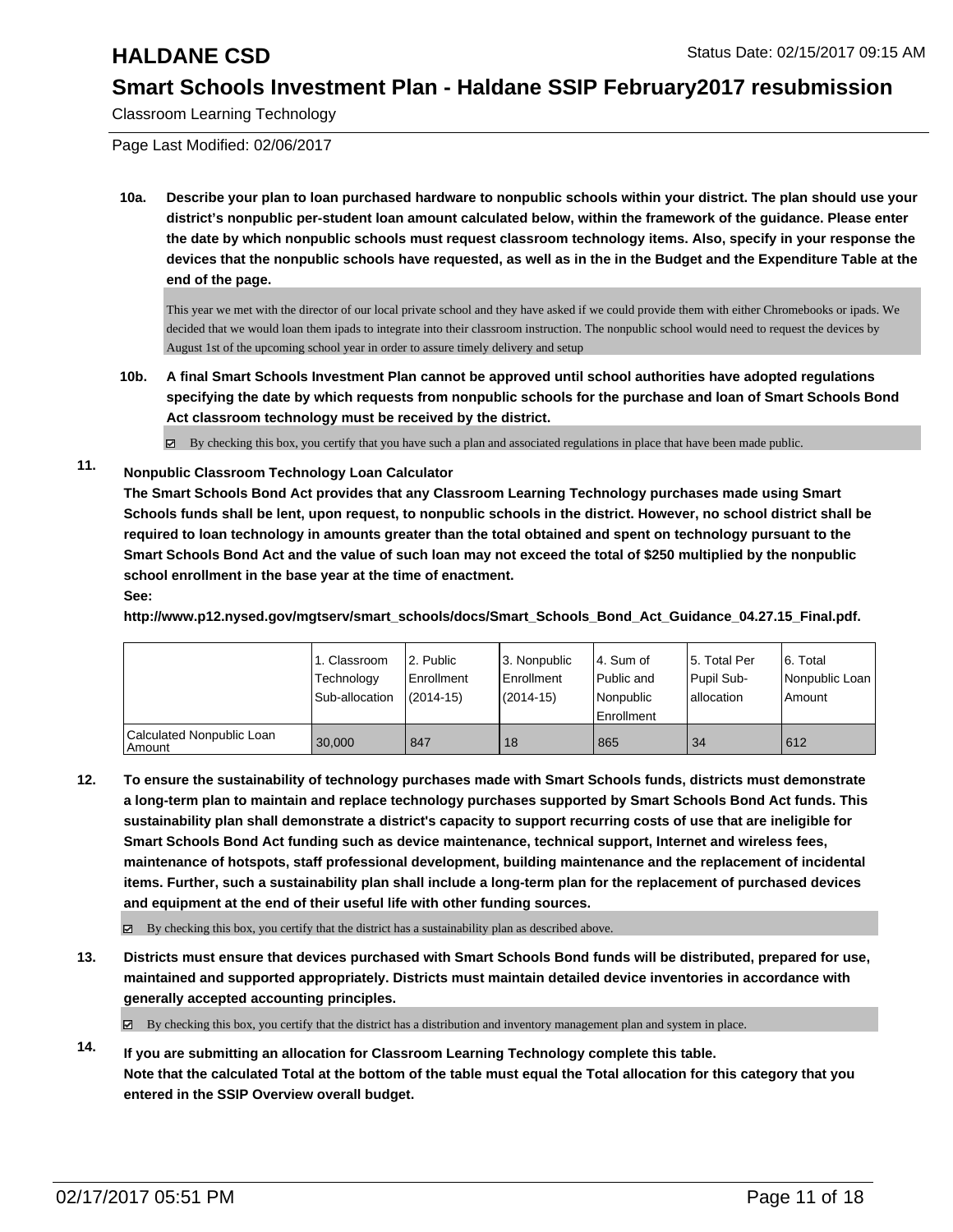Classroom Learning Technology

Page Last Modified: 02/06/2017

|                          | Sub-Allocation |
|--------------------------|----------------|
| Interactive Whiteboards  | 29,388         |
| <b>Computer Servers</b>  | (No Response)  |
| <b>Desktop Computers</b> | (No Response)  |
| Laptop Computers         | (No Response)  |
| <b>Tablet Computers</b>  | 612            |
| <b>Other Costs</b>       | (No Response)  |
| Totals:                  | 30,000         |

**15. Please detail the type, quantity, per unit cost and total cost of the eligible items under each sub-category. This is especially important for any expenditures listed under the "Other" category. All expenditures must be capital-bond eligible to be reimbursed through the SSBA. If you have any questions, please contact us directly through smartschools@nysed.gov.**

**Please specify in the "Item to be Purchased" field which specific expenditures and items are planned to meet the district's nonpublic loan requirement, if applicable.**

**NOTE: Wireless Access Points that will be loaned/purchased for nonpublic schools should ONLY be included in this category, not under School Connectivity, where public school districts would list them.**

| Select the allowable expenditure | Item to be Purchased             | Quantity | Cost per Item | <b>Total Cost</b> |
|----------------------------------|----------------------------------|----------|---------------|-------------------|
| type.                            |                                  |          |               |                   |
| Repeat to add another item under |                                  |          |               |                   |
| each type.                       |                                  |          |               |                   |
| Interactive Whiteboards          | Interactive Flat Screen LCD      | 11       | 2.672         | 29.388            |
| <b>Tablet Computers</b>          | tablets (nonpublic contribution) | 18       | 34            | 612               |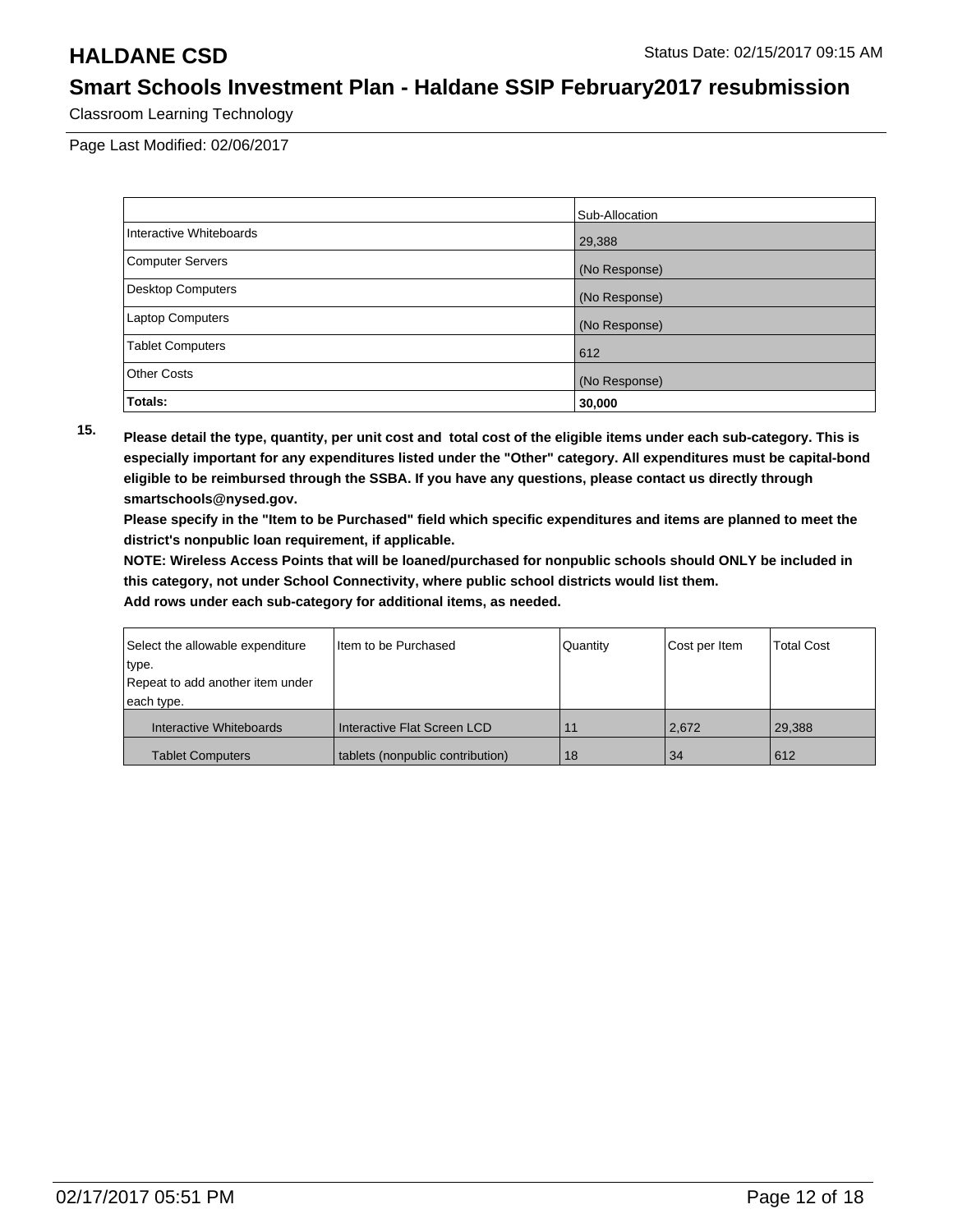Pre-Kindergarten Classrooms

Page Last Modified: 02/06/2017

**1. Provide information regarding how and where the district is currently serving pre-kindergarten students and justify the need for additional space with enrollment projections over 3 years.**

(No Response)

- **2. Describe the district's plan to construct, enhance or modernize education facilities to accommodate prekindergarten programs. Such plans must include:**
	- **Specific descriptions of what the district intends to do to each space;**
	- **An affirmation that pre-kindergarten classrooms will contain a minimum of 900 square feet per classroom;**
	- **The number of classrooms involved;**
	- **The approximate construction costs per classroom; and**
	- **Confirmation that the space is district-owned or has a long-term lease that exceeds the probable useful life of the improvements.**

(No Response)

**3. Smart Schools Bond Act funds may only be used for capital construction costs. Describe the type and amount of additional funds that will be required to support ineligible ongoing costs (e.g. instruction, supplies) associated with any additional pre-kindergarten classrooms that the district plans to add.**

(No Response)

**4. All plans and specifications for the erection, repair, enlargement or remodeling of school buildings in any public school district in the State must be reviewed and approved by the Commissioner. Districts that plan capital projects using their Smart Schools Bond Act funds will undergo a Preliminary Review Process by the Office of Facilities Planning.**

**Please indicate on a separate row each project number given to you by the Office of Facilities Planning.**

| Project Number |  |  |
|----------------|--|--|
| (No Response)  |  |  |

**5. If you have made an allocation for Pre-Kindergarten Classrooms, complete this table.**

**Note that the calculated Total at the bottom of the table must equal the Total allocation for this category that you entered in the SSIP Overview overall budget.**

|                                          | Sub-Allocation |
|------------------------------------------|----------------|
| Construct Pre-K Classrooms               | (No Response)  |
| Enhance/Modernize Educational Facilities | (No Response)  |
| Other Costs                              | (No Response)  |
| Totals:                                  |                |

**6. Please detail the type, quantity, per unit cost and total cost of the eligible items under each sub-category. This is especially important for any expenditures listed under the "Other" category. All expenditures must be capital-bond eligible to be reimbursed through the SSBA. If you have any questions, please contact us directly through smartschools@nysed.gov.**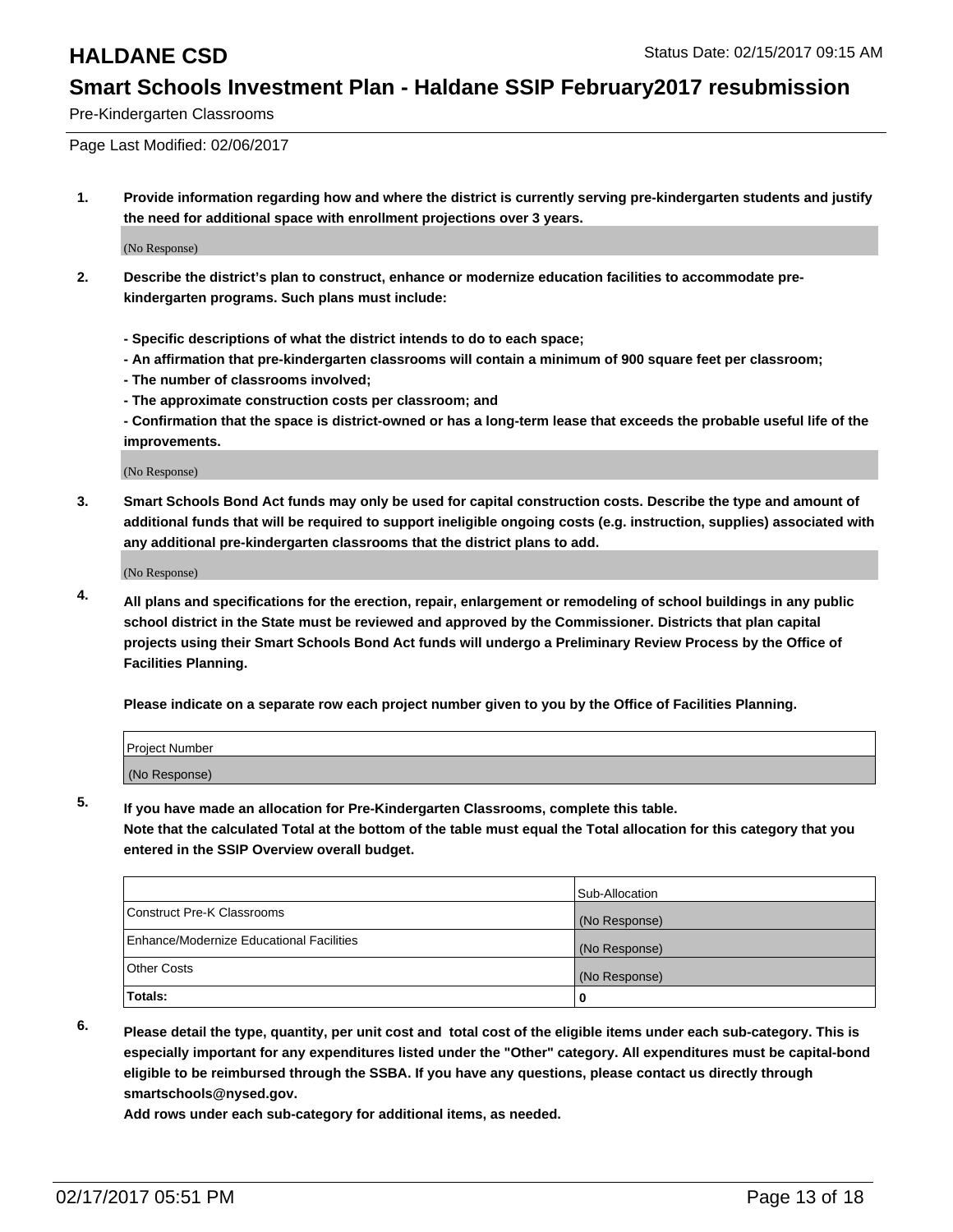Pre-Kindergarten Classrooms

Page Last Modified: 02/06/2017

| Select the allowable expenditure | litem to be purchased | Quantity      | Cost per Item | <b>Total Cost</b> |
|----------------------------------|-----------------------|---------------|---------------|-------------------|
| type.                            |                       |               |               |                   |
| Repeat to add another item under |                       |               |               |                   |
| each type.                       |                       |               |               |                   |
| (No Response)                    | (No Response)         | (No Response) | (No Response) | (No Response)     |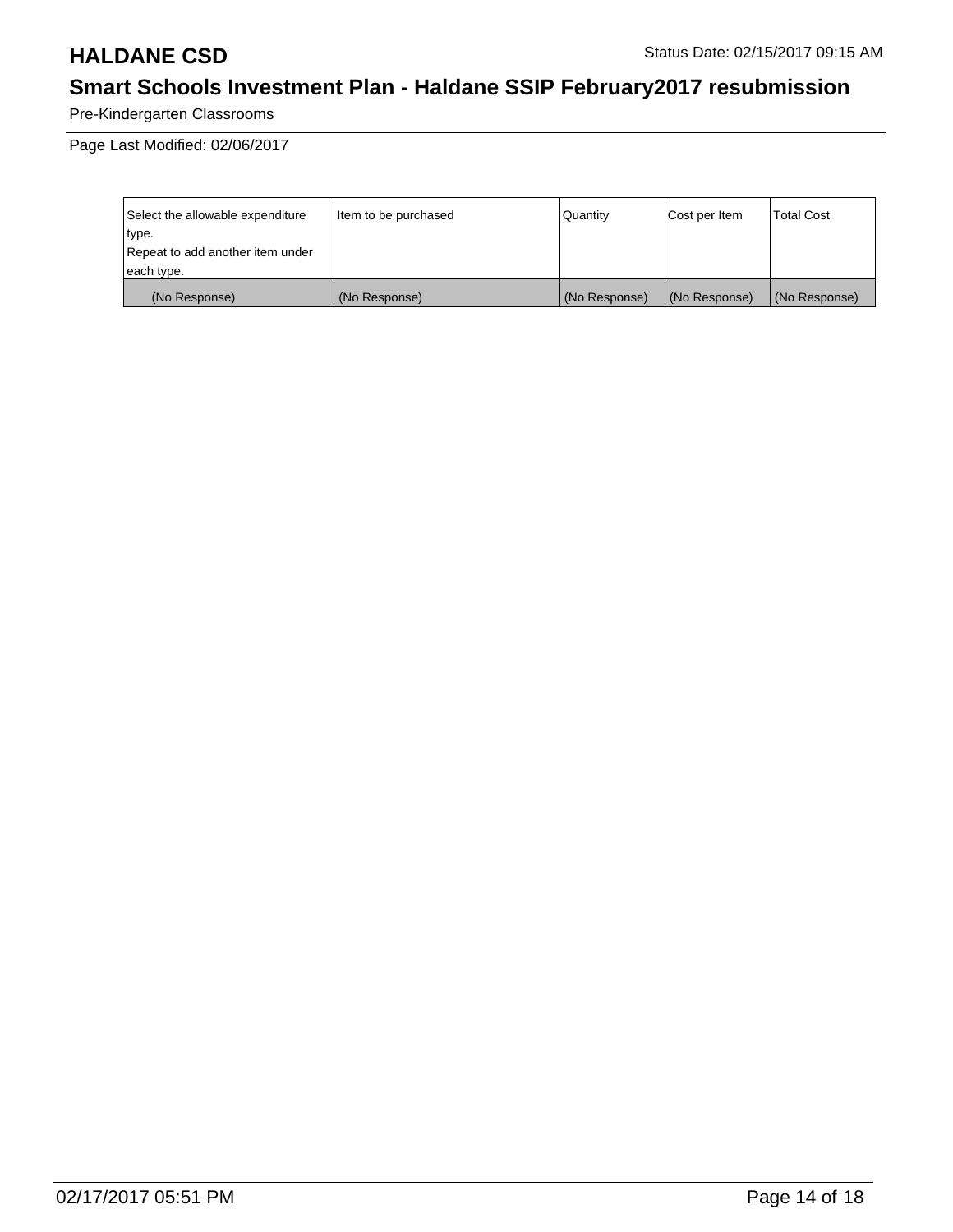Replace Transportable Classrooms

Page Last Modified: 02/06/2017

**1. Describe the district's plan to construct, enhance or modernize education facilities to provide high-quality instructional space by replacing transportable classrooms.**

(No Response)

**2. All plans and specifications for the erection, repair, enlargement or remodeling of school buildings in any public school district in the State must be reviewed and approved by the Commissioner. Districts that plan capital projects using their Smart Schools Bond Act funds will undergo a Preliminary Review Process by the Office of Facilities Planning.**

**Please indicate on a separate row each project number given to you by the Office of Facilities Planning.**

| <b>Project Number</b> |  |
|-----------------------|--|
| (No Response)         |  |

**3. For large projects that seek to blend Smart Schools Bond Act dollars with other funds, please note that Smart Schools Bond Act funds can be allocated on a pro rata basis depending on the number of new classrooms built that directly replace transportable classroom units.**

**If a district seeks to blend Smart Schools Bond Act dollars with other funds describe below what other funds are being used and what portion of the money will be Smart Schools Bond Act funds.**

(No Response)

**4. If you have made an allocation for Replace Transportable Classrooms, complete this table. Note that the calculated Total at the bottom of the table must equal the Total allocation for this category that you entered in the SSIP Overview overall budget.**

|                                                | Sub-Allocation |
|------------------------------------------------|----------------|
| Construct New Instructional Space              | (No Response)  |
| Enhance/Modernize Existing Instructional Space | (No Response)  |
| <b>Other Costs</b>                             | (No Response)  |
| Totals:                                        |                |

**5. Please detail the type, quantity, per unit cost and total cost of the eligible items under each sub-category. This is especially important for any expenditures listed under the "Other" category. All expenditures must be capital-bond eligible to be reimbursed through the SSBA. If you have any questions, please contact us directly through smartschools@nysed.gov.**

| Select the allowable expenditure | Item to be purchased | Quantity      | Cost per Item | <b>Total Cost</b> |
|----------------------------------|----------------------|---------------|---------------|-------------------|
| type.                            |                      |               |               |                   |
| Repeat to add another item under |                      |               |               |                   |
| each type.                       |                      |               |               |                   |
| (No Response)                    | (No Response)        | (No Response) | (No Response) | (No Response)     |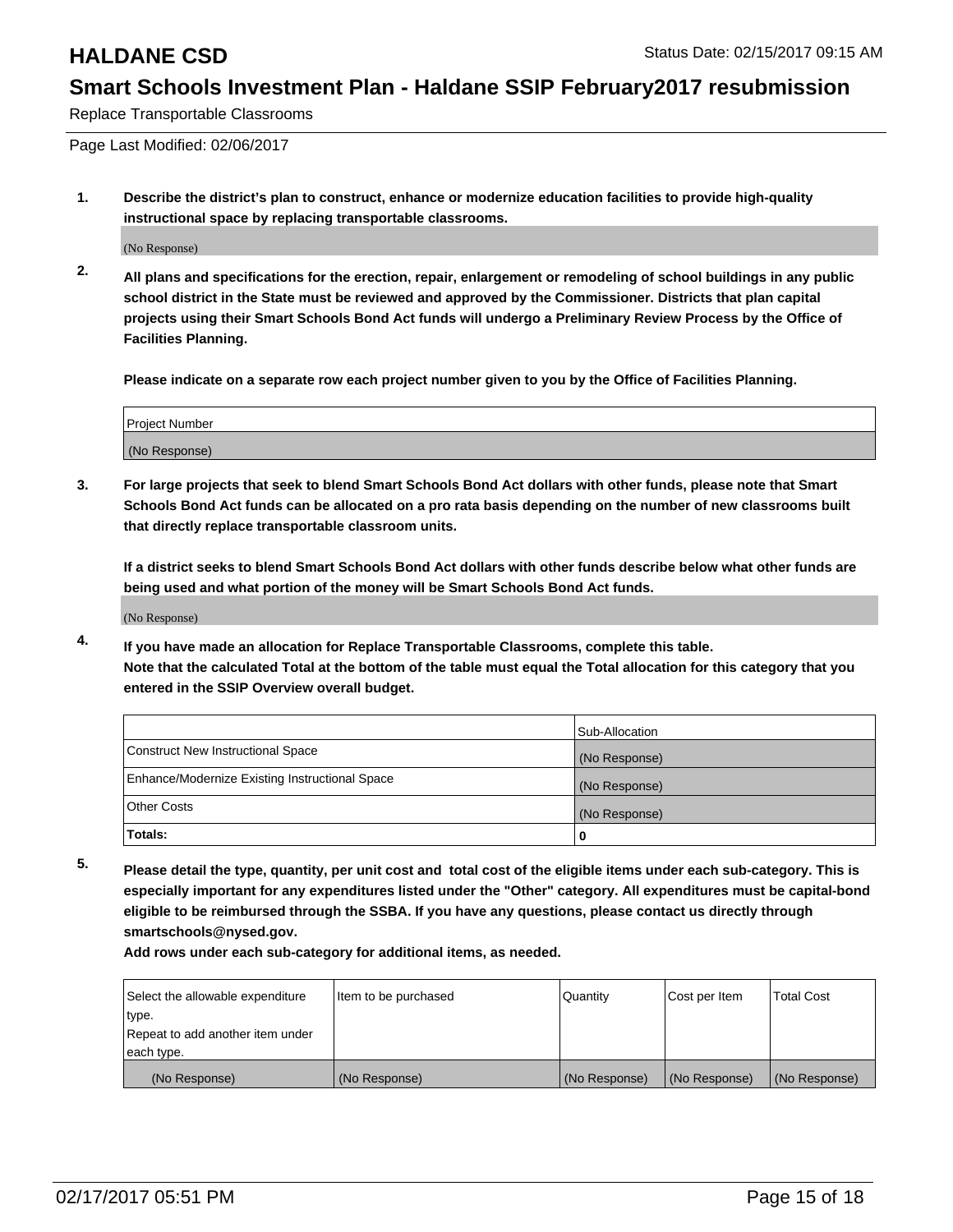High-Tech Security Features

Page Last Modified: 02/06/2017

**1. Describe how you intend to use Smart Schools Bond Act funds to install high-tech security features in school buildings and on school campuses.**

(No Response)

**2. All plans and specifications for the erection, repair, enlargement or remodeling of school buildings in any public school district in the State must be reviewed and approved by the Commissioner. Districts that plan capital projects using their Smart Schools Bond Act funds will undergo a Preliminary Review Process by the Office of Facilities Planning.** 

**Please indicate on a separate row each project number given to you by the Office of Facilities Planning.**

| Project Number |  |
|----------------|--|
| (No Response)  |  |

- **3. Was your project deemed eligible for streamlined Review?**
	- Yes
	- $\square$  No
- **4. Include the name and license number of the architect or engineer of record.**

| Name          | License Number |
|---------------|----------------|
| (No Response) | (No Response)  |

**5. If you have made an allocation for High-Tech Security Features, complete this table. Note that the calculated Total at the bottom of the table must equal the Total allocation for this category that you entered in the SSIP Overview overall budget.**

|                                                      | Sub-Allocation |
|------------------------------------------------------|----------------|
| Capital-Intensive Security Project (Standard Review) | (No Response)  |
| <b>Electronic Security System</b>                    | (No Response)  |
| <b>Entry Control System</b>                          | (No Response)  |
| Approved Door Hardening Project                      | (No Response)  |
| <b>Other Costs</b>                                   | (No Response)  |
| Totals:                                              | 0              |

**6. Please detail the type, quantity, per unit cost and total cost of the eligible items under each sub-category. This is especially important for any expenditures listed under the "Other" category. All expenditures must be capital-bond eligible to be reimbursed through the SSBA. If you have any questions, please contact us directly through smartschools@nysed.gov.**

| Select the allowable expenditure | litem to be purchased | Quantity      | Cost per Item | <b>Total Cost</b> |
|----------------------------------|-----------------------|---------------|---------------|-------------------|
| type.                            |                       |               |               |                   |
| Repeat to add another item under |                       |               |               |                   |
| each type.                       |                       |               |               |                   |
| (No Response)                    | (No Response)         | (No Response) | (No Response) | (No Response)     |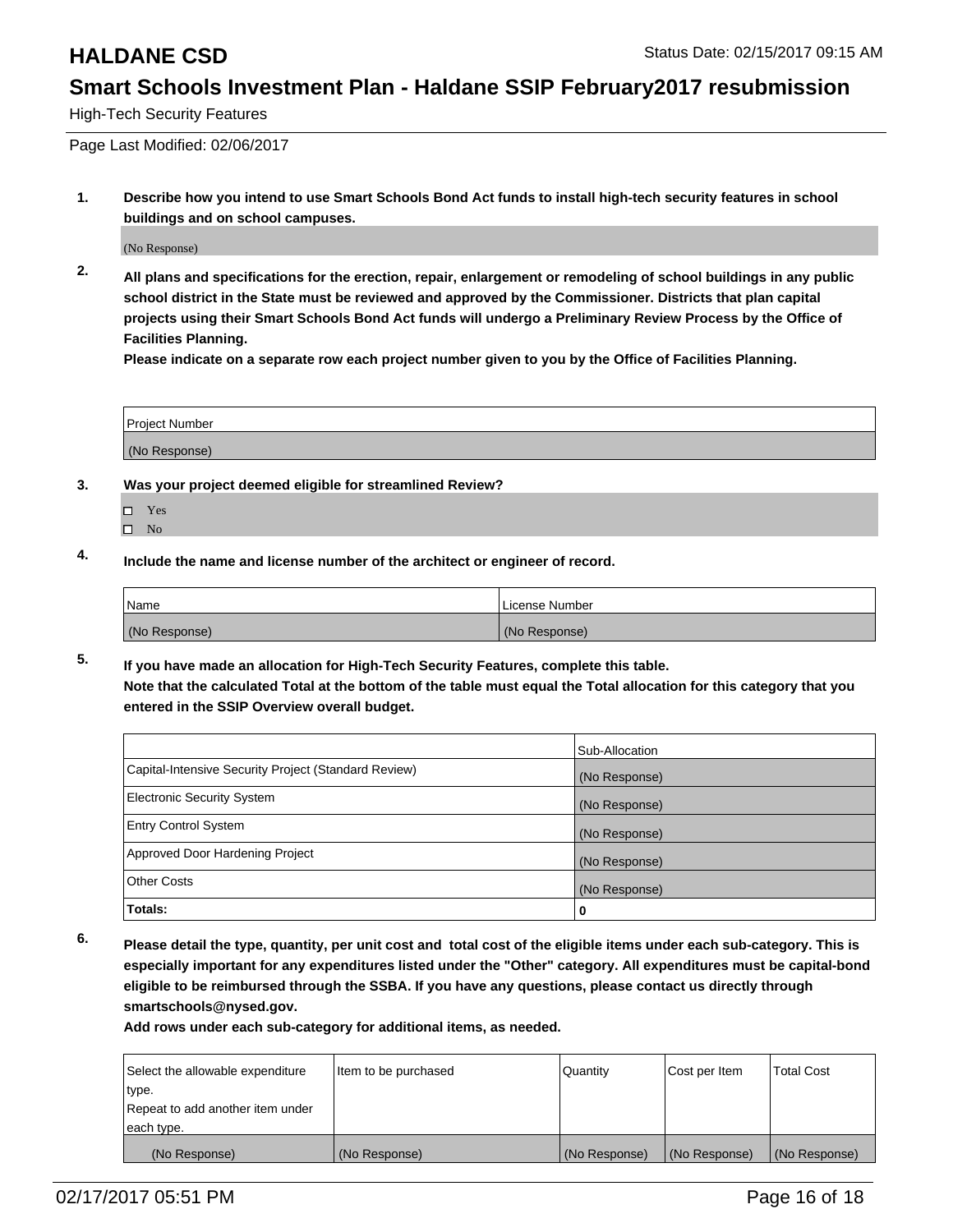Report

Page Last Modified: 02/06/2017